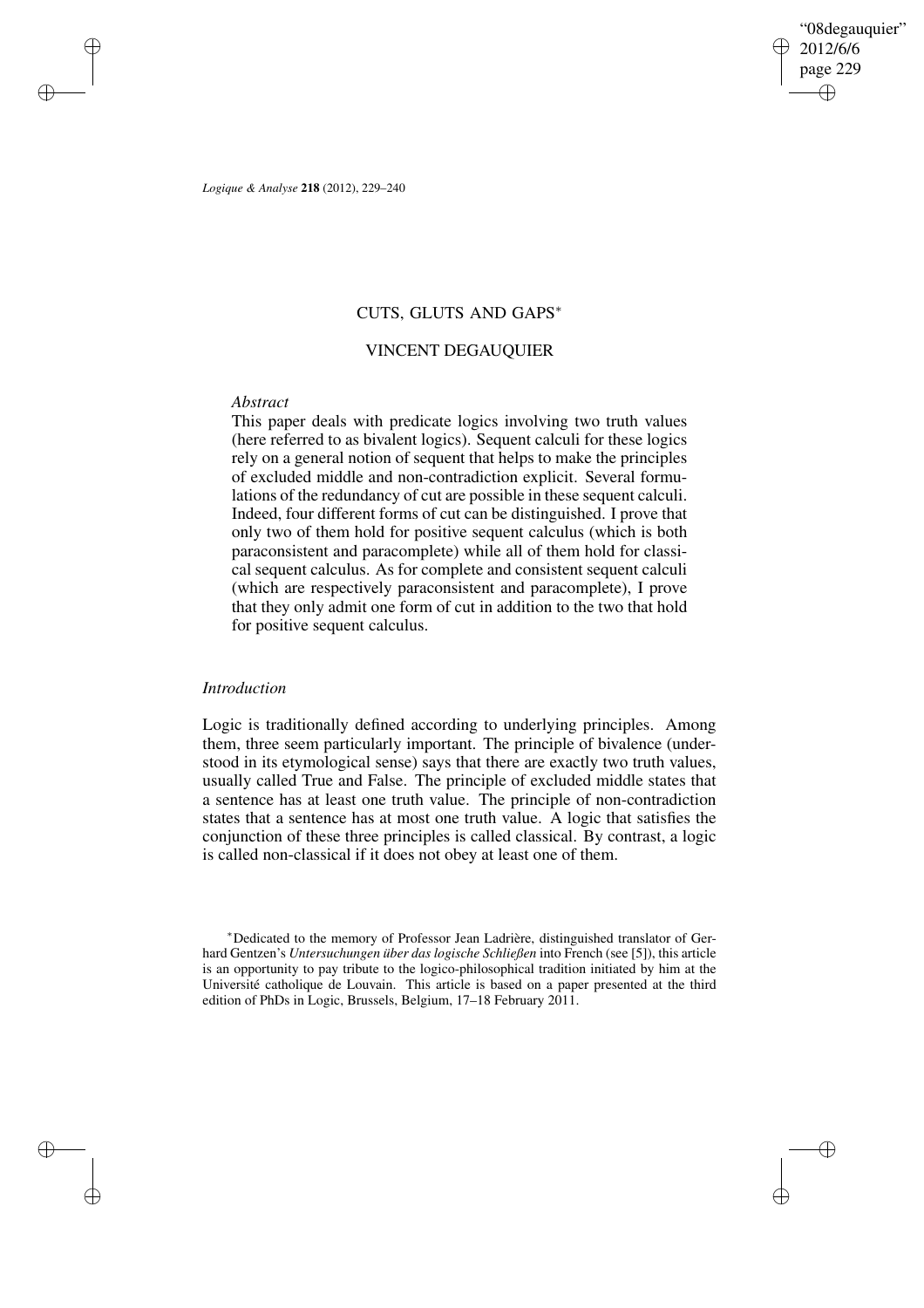## "08degauquier" 2012/6/6 page 230 ✐ ✐

✐

✐

### 230 VINCENT DEGAUQUIER

In relation to these principles, three bivalent logics differ from classical logic insofar as they ignore the principle of excluded middle and/or the principle of non-contradiction: consistent logic satisfies the principle of noncontradiction, complete logic satisfies the principle of excluded middle and positive logic ignores both of these principles. In addition to classical logic, three bivalent (non-classical) logics can therefore be distinguished.

My purpose is to provide a unified framework for studying the semantic and proof-theoretic relationships between these four bivalent logics. More specifically, my aim is to characterize the notion of logical consequence within each of these logics. To do this, I propose new definitions of the notions of model and sequent which make these principles explicit.

The proof-theoretic approach I have chosen is sequent calculus. For each of the logics mentioned above, I will give a notion of validity and propose an associated sequent calculus. A sequent is called valid, glut-valid, gapvalid and classic-valid if it is semantically correct in positive logic, complete logic, consistent logic and classical logic, respectively. Similarly, a sequent is called derivable, glut-derivable, gap-derivable and classic-derivable if it is proof-theoretically correct in positive logic, complete logic, consistent logic and classical logic, respectively.

## 1. *Language*

A first-order predicate language  $\mathcal L$  is composed of a countable set of symbols consisting of a non-empty set of *n*-ary relation symbols, a set of *n*-ary function symbols, a countable set of variables and the usual logical symbols  $(\neg, \wedge, \vee, \rightarrow, \forall \text{ and } \exists)$ . The nullary function symbols are called constants and the nullary relation symbols are called propositional symbols.

As for syntax, the notions of term and formula are defined in the usual way. Nevertheless, formulas equivalent up to their bound variables are identified so that their bound variables are supposed to be Bourbaki's squares. In this way, any occurrence of a variable in a formula is free. The substitution operation is defined as follows: If A is a formula,  $\alpha_1$ , ...,  $\alpha_n$  are distinct variables and  $t_1, ..., t_n$  are terms, then  $A[\alpha_1 := t_1, ..., \alpha_n := t_n]$  denotes the formula resulting from the simultaneous substitution of  $t_i$  for  $\alpha_i$  in  $A$ , for all  $i (1 \leq i \leq n).$ 

## 2. *Semantics*

✐

✐

A *positive model* M (simply called *model* hereafter) for a language  $\mathcal{L}$  is composed of a structure for  $\mathcal L$  and an interpretation of the proper symbols of  $\mathcal L$  in this structure (see [1] and [3]).

✐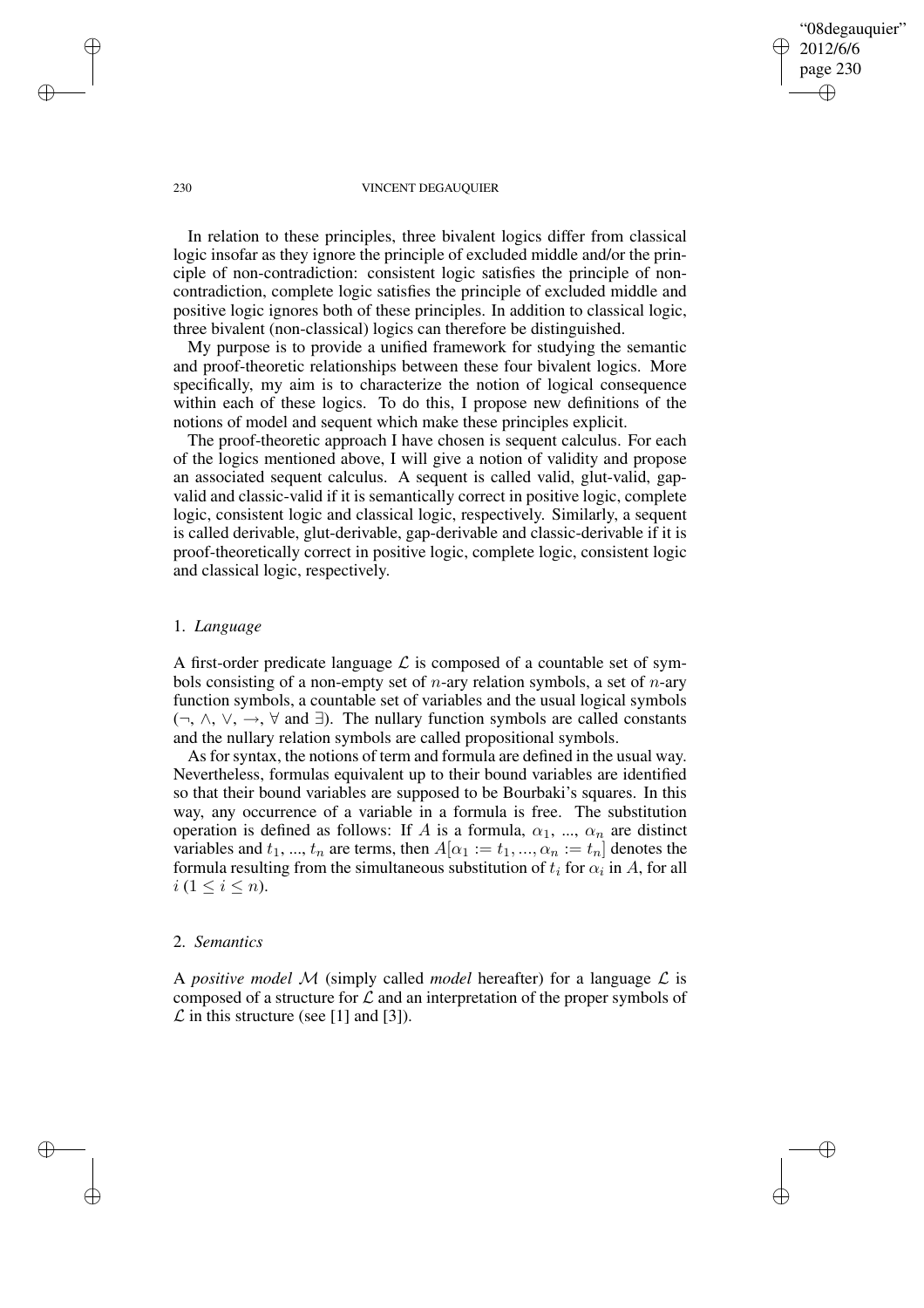✐

✐

✐

✐

A *structure* for L consists of a universe, a set of relations on this universe and a set of functions defined on this universe and with values in this universe. For every  $n \in \mathbb{N}$ , if  $\mathcal L$  has *n*-ary relation symbols, the structure must have at least one *n*-ary relation. For every  $n \in \mathbb{N}$ , if  $\mathcal L$  has *n*-ary function symbols, the structure must have at least one  $n$ -ary function.

The universe  $|M|$  of a model M is a non-empty set. An *n*-ary relation R is an ordered pair of subsets of  $|\mathcal{M}|^n$  such that  $R = \langle R^+, R^- \rangle$ . The first term of the ordered pair denotes the set of  $n$ -tuples of elements of the universe that verify the relation  $R$  and the second term of the ordered pair denotes the set of *n*-tuples of elements of the universe that falsify the relation.

An *interpretation* of  $\mathcal L$  assigns an object in the universe to every constant, an  $n$ -ary function defined on the universe to every  $n$ -ary function symbol of  $\mathcal L$  and an *n*-ary relation to every *n*-ary relation symbol of  $\mathcal L$ . The interpretation of an *n*-ary relation symbol R of  $\mathcal L$  in the universe of the model M is denoted  $R_M$  and is equated to the ordered pair  $\langle (R^n)^+_{M}, (R^n)^-_{\mathcal{N}} \rangle$  $\overline{\mathcal{M}}$  of subsets of  $|\mathcal{M}|^n$ .

A *valuation* is an assignment of objects to variables. If v is a valuation,  $\vec{\alpha}$ is a sequence of distinct variables  $\alpha_1, ..., \alpha_n$  and  $\vec{o}$  is a sequence of elements  $o_1, ..., o_n$  in  $|\mathcal{M}|$ , then  $v[\vec{\alpha} \mapsto \vec{\alpha}]$  is the valuation that differs from v insofar as the variable  $\alpha_i$  denotes the element  $o_i$ , for all  $i$  ( $1 \leq i \leq n$ ). More specifically, the valuation  $v[\vec{\alpha} \mapsto \vec{\sigma}]$  is defined as follows:

- $v[\vec{\alpha} \mapsto \vec{o}] (\beta) = o_i$ , if  $\beta$  is the same variable as  $\alpha_i$   $(1 \le i \le n)$ .
- $v[\vec{\alpha} \mapsto \vec{o}] (\beta) = v(\beta)$ , if  $\beta$  is distinct from every  $\alpha_i$  ( $1 \le i \le n$ ).

By combining a valuation  $v$  and an interpretation of constants and function symbols in  $M$ , all terms of the language are given a value. The joint extension of interpretation and valuation is denoted  $v_{\mathcal{M}}$ . Moreover, if t is a sequence of terms  $t_1, ..., t_n$ , then  $v_{\mathcal{M}}(\vec{t})$  denotes the sequence  $v_{\mathcal{M}}(t_1), ...,$  $v_{\mathcal{M}}(t_n)$ . It is required that:

- $v_{\mathcal{M}}(\beta) = v(\beta)$ , for every variable  $\beta$ .
- $v_{\mathcal{M}}(F\vec{t}) = F_{\mathcal{M}}(v_{\mathcal{M}}(\vec{t}))$ , for every *n*-ary function symbol *F*.

*Truth* and *falsity* of a formula A are defined in a model under a valuation. Given a model  $\dot{M}$  and a valuation v, truth (denoted by  $\mathcal{M} \vDash^+_v A$ ) and falsity (denoted by  $\mathcal{M} \vDash_{v}^{-} A$ ) of formulas of the language are defined inductively:

 $\mathcal{M} \vDash_{v}^{+} Rt_1...t_n$  if and only if  $\langle v_{\mathcal{M}}(t_1),..., v_{\mathcal{M}}(t_n) \rangle \in R_{\mathcal{M}}^{+}$  $\mathcal{M} \vDash_{v}^{-} R t_{1} ... t_{n}$  if and only if  $\langle v_{\mathcal{M}}(t_{1}), ..., v_{\mathcal{M}}(t_{n}) \rangle \in R_{\mathcal{M}}^{-}$ M  $\mathcal{M} \vDash_{v}^{+} \neg A$  if and only if  $\mathcal{M} \vDash_{v}^{-} A$  $\mathcal{M} \vDash_{v}^{-} \neg A$  if and only if  $\mathcal{M} \vDash_{v}^{+} A$  $\mathcal{M} \vDash_{v}^{+}(A \wedge B)$  if and only if  $\mathcal{M} \vDash_{v}^{+} A$  and  $\mathcal{M} \vDash_{v}^{+} B$ 

"08degauquier" 2012/6/6 page 231

✐

✐

✐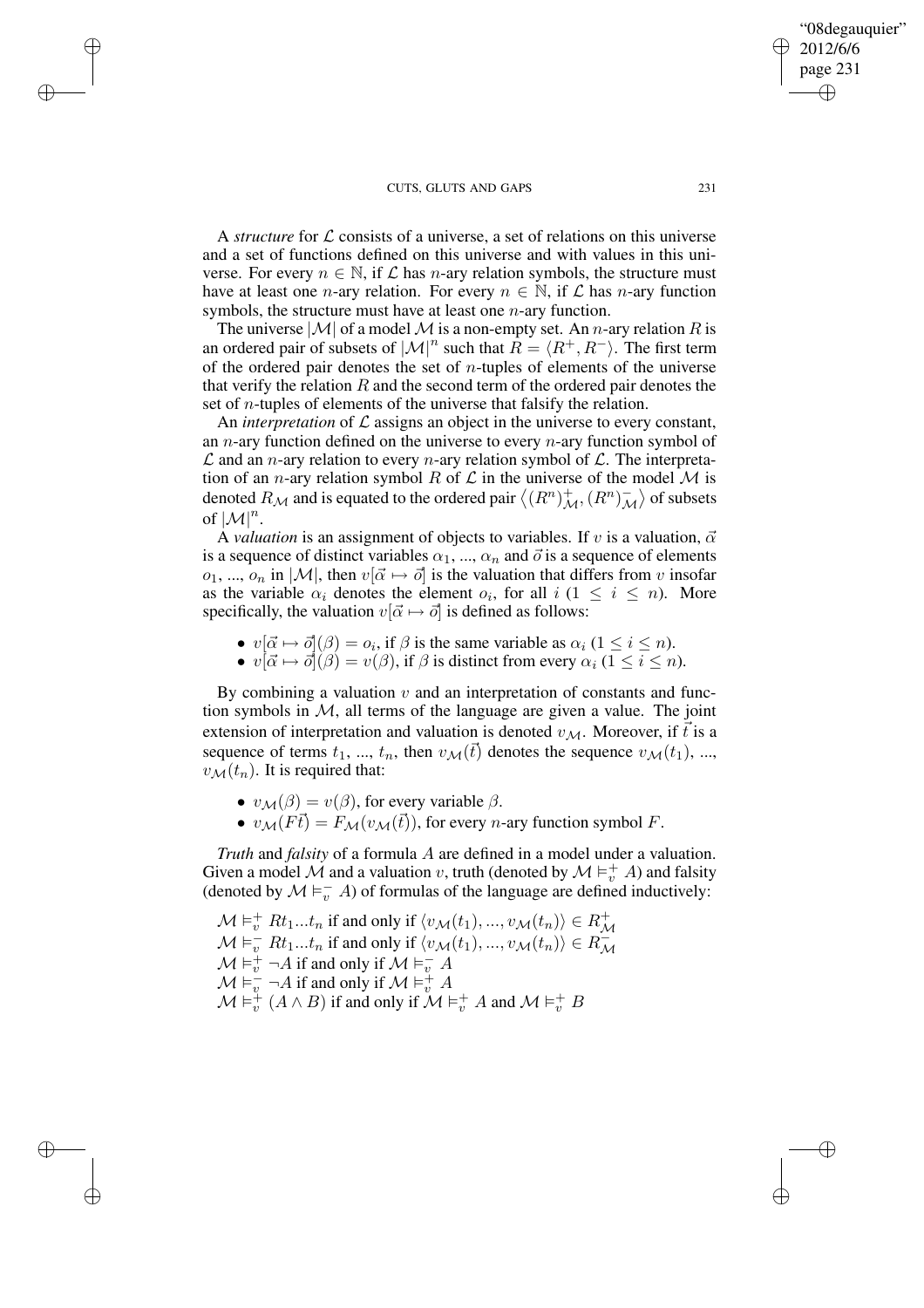"08degauquier" 2012/6/6 page 232 ✐ ✐

### 232 VINCENT DEGAUQUIER

 $\mathcal{M} \models_v^ \overline{v}_v^-(A \wedge B)$  if and only if  $\mathcal{M} \vDash_{\overline{v}}^{\rightharpoonup} A$  and/or  $\mathcal{M} \vDash_{\overline{v}}^{\rightharpoonup} B$  $\mathcal{M} \vDash_{v}^{+} (A \vee B)$  if and only if  $\mathcal{M} \vDash_{v}^{+} A$  and/or  $\mathcal{M} \vDash_{v}^{+} B$  $\mathcal{M} \vDash \stackrel{\circ}{v}$  $\overline{v}_v \ (A \lor B)$  if and only if  $\mathcal{M} \vDash \overline{v}_v A$  and  $\mathcal{M} \vDash \overline{v}_v B$  $\mathcal{M} \vDash_{v}^{\perp} (A \to B)$  if and only if  $\mathcal{M} \vDash_{v}^{-} A$  and/or  $\mathcal{M} \vDash_{v}^{+} B$  $\mathcal{M} \vDash \stackrel{\scriptscriptstyle\circ}{v}$  $\overline{v}$   $(A \rightarrow B)$  if and only if  $\mathcal{M} \vDash^+_{v} A$  and  $\mathcal{M} \vDash^-_{v} B$  $\mathcal{M} \vDash_{v}^{+} \forall \alpha A$  if and only if  $\mathcal{M} \vDash_{v[\alpha \mapsto o]}^{+} A$ , for all  $o \in |\mathcal{M}|$  $\mathcal{M} \vDash_{v}^{\text{-}} \forall \alpha A$  if and only if  $\mathcal{M} \vDash_{v[\alpha \mapsto o]}^{\text{-}} A$ , for some  $o \in |\mathcal{M}|$  $\mathcal{M} \vDash_{v}^{+} \exists \alpha A$  if and only if  $\mathcal{M} \vDash_{v[\alpha \mapsto o]}^{+} A$ , for some  $o \in |\mathcal{M}|$  $\mathcal{M} \vDash_{v}^{-} \exists \alpha A$  if and only if  $\mathcal{M} \vDash_{v[\alpha \mapsto o]}^{-} A$ , for all  $o \in |\mathcal{M}|$ 

*Remark:* Although the notation might suggest it, the definitions of the connectives listed above are not equivalent to the usual definitions. By distinguishing truth from non-falsity and falsity from non-truth, the positive definitions of truth and falsity make the traditional definitions of logical connectives ambiguous. While it does not exist in classical logic, this ambiguity must be removed in a non-classical bivalent logic. It is therefore possible to propose several positive definitions corresponding to the classical definition of a connective but none of them fit perfectly with it. This translation problem is particularly acute in the cases of negation and implication.

A model *M* is *consistent* if and only if  $(R^n)_{\mathcal{M}}^+ \cap (R^n)_{\mathcal{M}}^- = \emptyset$ , for every *n*-ary relation R on  $|M|$ . A model M is *complete* if and only if  $(R^n)_{\mathcal{M}}^+ \cup$  $(R^n)_{\mathcal{M}}^- = |\mathcal{M}|^n$ , for every *n*-ary relation R on  $|\mathcal{M}|$ . In this sense, a model is called *classical* if and only if it is both consistent and complete.

*Fact 1*: (EXCLUDED MIDDLE) *Let* M *be a complete model.*

- 1. *if*  $M \nvDash_{v}^{+} A$ *, then*  $M \vDash_{v}^{-} A$ *, for all formulas* A*.*
- 2. *if*  $M \nvDash_{v}^{-} A$ *, then*  $M \vDash_{v}^{+} A$ *, for all formulas* A*.*

*Proof.* By induction on the complexity of A.

*Fact 2*: (NON-CONTRADICTION) *Let* M *be a consistent model.*

- *1. if*  $\mathcal{M} \models_v^+ A$ *, then*  $\mathcal{M} \not\models_v^- A$ *, for all formulas A.*
- 2. *if*  $\mathcal{M} \models_{v}^{-} A$ *, then*  $\mathcal{M} \not\models_{v}^{+} A$ *, for all formulas* A*.*

*Proof.* By induction on the complexity of  $A$ .

✐

✐

✐

✐

✐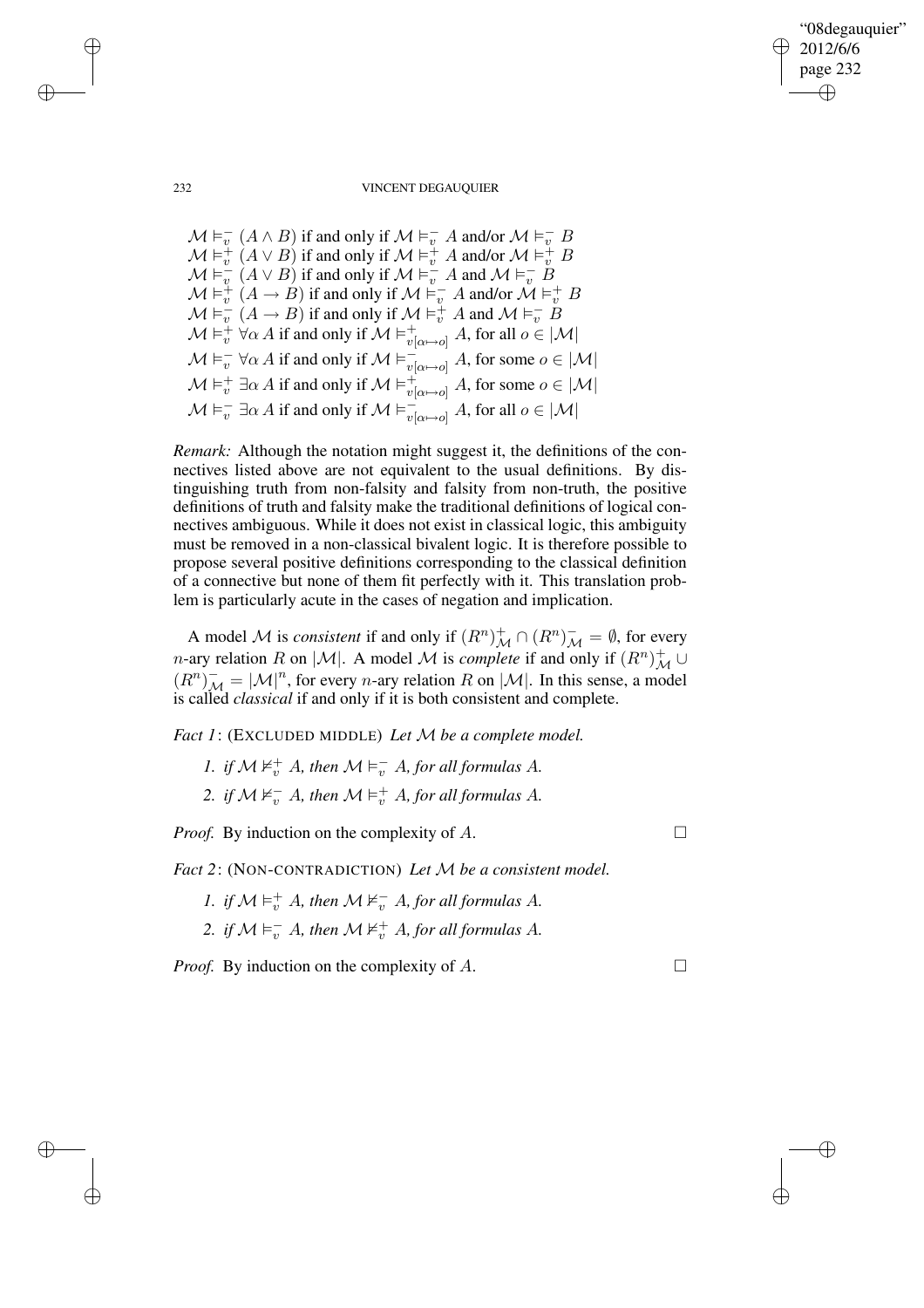Depending on whether a bivalent logic restricts the class of models to that of consistent, complete or classical models, this logic will be called consistent, complete or classical, respectively. In general, bivalent logic that takes into account the class of models without restriction is called positive.

## 3. *Sequent calculi*

✐

✐

✐

✐

A *sequent* is a quadruple  $\langle \Pi, \Gamma, \Delta, \Sigma \rangle$ , where  $\Pi, \Gamma, \Delta$  and  $\Sigma$  are finite multisets over the set of formulas of the language (see [6] and [7]). The sequent  $\langle \Pi, \Gamma, \Delta, \Sigma \rangle$  is denoted  $\Pi$ :  $\Gamma \Vdash \Delta$ :  $\Sigma$ . A multiset is a sequence modulo the ordering.

More specifically, a *multiset* M over S is an ordered pair  $\langle S, f \rangle$ , where S is a set and  $f : S \to \mathbb{N}$  is a function that indicates the multiplicity of each element of  $\check{S}$ . The *underlying set* of a multiset  $M = \langle S, f \rangle$  is the set  $\mu$  such that  $\mu = \{s \in S \mid f(s) \neq 0\}$ . M is called *finite*, if  $\mu$  is finite, and M is called *empty*, if  $\mu$  is empty. The notation  $M \neq \emptyset$  means that M is not empty.

Let  $M_1$  and  $M_2$  be multisets such that  $M_1 = \langle S, f_1 \rangle$  and  $M_2 = \langle S, f_2 \rangle$ . M is the *intersection* of  $M_1$  and  $M_2$ , denoted  $M_1 \cap M_2$ , if  $M = \langle S, f \rangle$ is a multiset, where  $f(s) = f_1(s)$ , if  $f_1(s) \leq f_2(s)$ , and  $f(s) = f_2(s)$ , if  $f_2(s) \le f_1(s)$ , for all  $s \in S$ . M is the *union* of  $M_1$  and  $M_2$ , denoted  $M_1 \cup M_2$ , if  $M = \langle S, f \rangle$  is a multiset, where  $f(s) = f_1(s) + f_2(s)$ , for all s ∈ S. The multisets  $M_1 \cup M_2$  and  $\langle S, f \rangle$ , where  $\{s \in S \mid f(s) \neq 0\} = \{A\}$ and  $f(A) = 1$ , are denoted  $M_1, M_2$  and A, respectively.

Let  $\Pi$ ;  $\Gamma \Vdash \Delta$ ;  $\Sigma$  be a sequent such that  $\pi$ ,  $\gamma$ ,  $\delta$  and  $\sigma$  are the underlying sets of  $\Pi$ ,  $\Gamma$ ,  $\Delta$  and  $\Sigma$ , respectively. Then,  $\Pi$ ;  $\Gamma \Vdash \Delta$ ;  $\Sigma$  is *valid* if and only if for every model M and valuation  $v, M \nvDash_{v}^{-} A$ , for all  $A \in \pi$ , and  $M \vDash_{v}^{+} A$ , for all  $A \in \gamma$ , implies  $\mathcal{M} \models^+_v A$ , for some  $A \in \delta$ , and/or  $\mathcal{M} \nvDash^+_v A$ , for some  $A \in \sigma$ .

The definition of validity can be preserved for consistent and/or complete logics. Depending on whether the notion of valid sequent is restricted to consistent models or to complete models, a sequent is called *gap-valid* or *glut-valid*, respectively. If only the class of models which are both consistent and complete is taken into account, then a sequent is called *classic-valid*.

For each bivalent logic, a sequent calculus and a notion of derivability corresponding to that of validity are now set out. (A completeness proof for these sequent calculi is provided in [2].) The rules for these sequent calculi are as follows. The main feature of these rules is that the weakening and contraction structural rules are absorbed into the rules of inference.

$$
\frac{\Pi; \Gamma \Vdash \Delta; A, \Sigma}{\Pi; \Gamma, \neg A \Vdash \Delta; \Sigma} \neg_L^i\n\qquad\n\frac{\Pi, A; \Gamma \Vdash \Delta; \Sigma}{\Pi; \Gamma \Vdash \neg A, \Delta; \Sigma} \neg_R^i
$$

✐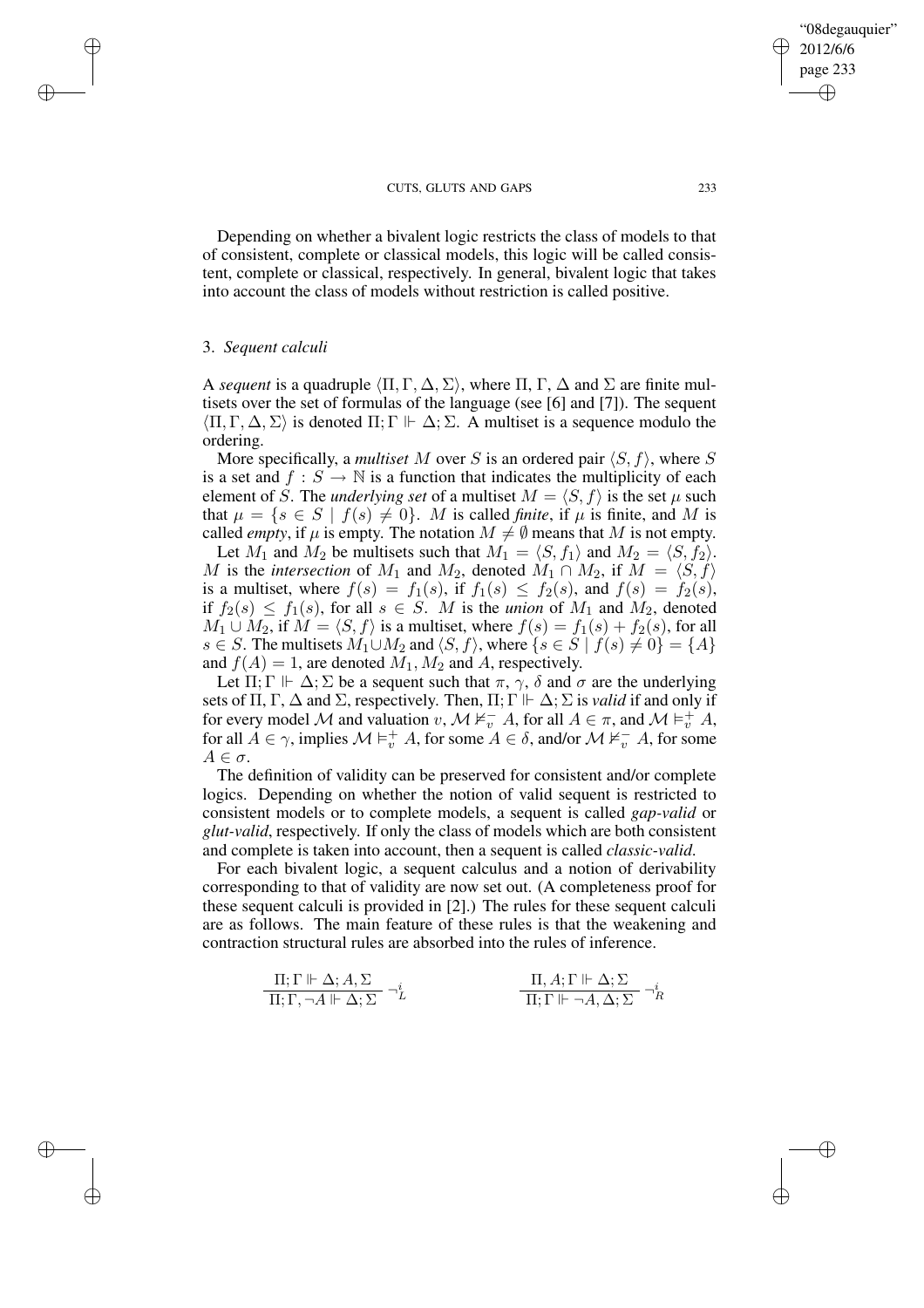$\bigoplus$ 

✐

### 234 VINCENT DEGAUQUIER

| $\Pi; \Gamma \vdash A, \Delta; \Sigma$                   | $\Pi; \Gamma, A \vdash \Delta; \Sigma$                          |                                        |                                           |                 |
|----------------------------------------------------------|-----------------------------------------------------------------|----------------------------------------|-------------------------------------------|-----------------|
| $\Pi; \Gamma, A, B \vdash \Delta; \Sigma$                | $\Pi; \Gamma \vdash A, \Delta; \Sigma$                          |                                        |                                           |                 |
| $\Pi; \Gamma, A, B \vdash \Delta; \Sigma$                | $\Pi; \Gamma \vdash A, \Delta; \Sigma$                          | $\Pi; \Gamma \vdash B, \Delta; \Sigma$ |                                           |                 |
| $\Pi, \Gamma, (A \land B) \vdash \Delta; \Sigma$         | $\wedge^{\ell}$                                                 | $\Pi; \Gamma \vdash A, \Delta; \Sigma$ | $\Pi; \Gamma \vdash B, \Delta; \Sigma$    | $\wedge^{\ell}$ |
| $\Pi, \Gamma, (A \land B); \Gamma \vdash \Delta; \Sigma$ | $\wedge^{\ell}$                                                 | $\Pi; \Gamma \vdash \Delta; A, \Sigma$ | $\Pi; \Gamma \vdash \Delta; B, \Sigma$    | $\wedge^{\ell}$ |
| $\Pi; \Gamma, A \vdash \Delta; \Sigma$                   | $\Pi; \Gamma, B \vdash \Delta; \Sigma$                          | $\Upsilon$                             | $\Pi; \Gamma \vdash A, B, \Delta; \Sigma$ | $\Upsilon$      |
| $\Pi, \Gamma, A \vdash \Delta; \Sigma$                   | $\Pi; \Gamma, B \vdash \Delta; \Sigma$                          | $\Upsilon$                             | $\Pi; \Gamma \vdash A, B, \Delta; \Sigma$ | $\Upsilon$      |
| $\Pi, \Gamma, A \vdash \Delta; \Sigma$                   | $\Pi, \Gamma, \Gamma \vdash \Delta; (A \lor B), \Delta; \Sigma$ | $\Upsilon$                             |                                           |                 |
| $\Pi, \Gamma, A \vdash \Delta; \Sigma$                   | $\Upsilon, \Gamma, \Gamma \vdash \Delta; \Delta$                |                                        |                                           |                 |

The usual restrictions for the  $\forall^i_R$ ,  $\forall^e_R$ ,  $\exists^i_L$  and  $\exists^e_L$  rules hold. The *eigenvariable*  $\beta$  must not appear in the conclusion of these rules.

The notion of *derivation* as well as those of *initial sequent* and *endsequent* are defined inductively in the usual way. Roughly speaking, a derivation is a finite rooted tree in which the nodes are sequents. The root of the tree (at the bottom) is called the endsequent and the leaves of the tree (at the top) are called initial sequents. The *length* of a derivation is the number of sequents in that derivation.

A sequent is *derivable* if and only if there exists a derivation in which it is the endsequent and all initial sequents are axiomatic. A sequent  $\Pi$ ;  $\Gamma \Vdash \Delta$ ;  $\Sigma$ is *axiomatic* if and only if  $\Gamma \cap \Delta \neq \emptyset$  and/or  $\Pi \cap \Sigma \neq \emptyset$ .

The definition of derivable sequent can be preserved for consistent and/or complete logics by changing the definition of axiomatic sequent.

✐

✐

✐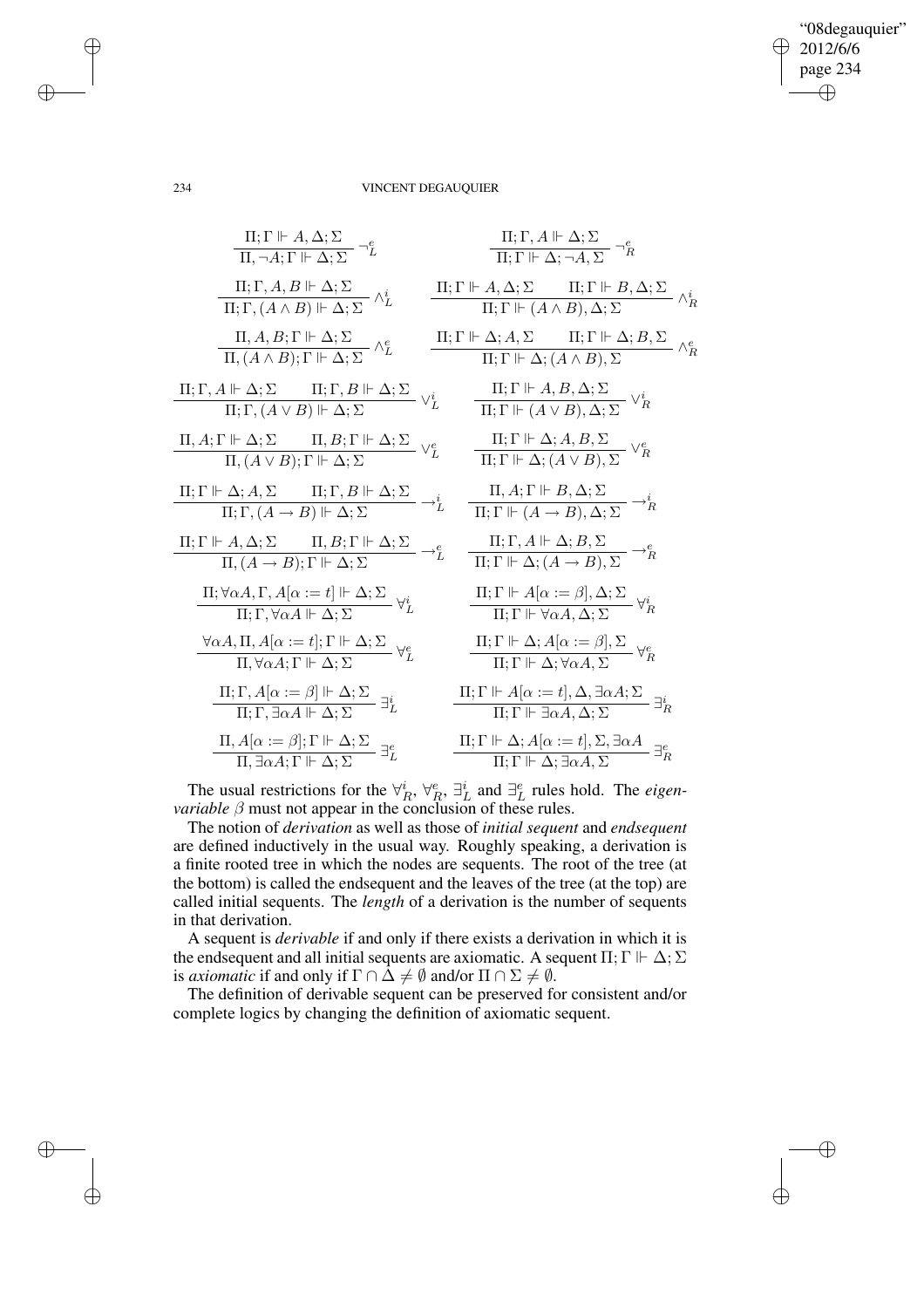A sequent is *gap-derivable* if and only if there exists a derivation in which it is the endsequent and all initial sequents are gap-axiomatic. A sequent  $\Pi$ ; Γ  $\vdash$  Δ; Σ is *gap-axiomatic* if and only if it is axiomatic and/or Γ∩Σ  $\neq$  *Ø*.

A sequent is *glut-derivable* if and only if there exists a derivation in which it is the endsequent and all initial sequents are glut-axiomatic. A sequent

 $\Pi$ ; Γ  $\Vdash$   $\Delta$ ; Σ is *glut-axiomatic* if and only if it is axiomatic and/or  $\Pi \cap \Delta \neq \emptyset$ .

Finally, a sequent is *classic-derivable* if and only if there exists a derivation in which it is the endsequent and all initial sequents are classic-axiomatic. A sequent  $\Pi$ ;  $\Gamma \Vdash \Delta$ ;  $\Sigma$  is *classic-axiomatic* if and only if it is gap-axiomatic and/or glut-axiomatic.

# 4. *Hierarchy*

✐

✐

✐

✐

Starting with the unified framework outlined above, it is now easy to prove the following propositions. While propositions 1 and 2 show a hierarchy of bivalent logics theories, propositions 3 and 4 show that the properties of derivability and classic-derivability are not reducible to those of glutderivability and gap-derivability. Similarly, it is equally easy to prove the semantic results (involving the notions of validity, glut-validity, gap-validity and classic-validity) corresponding to these propositions.

*Proposition 1*: *If a sequent is derivable, then it is both glut-derivable and gap-derivable.*

*Proposition 2*: *If a sequent is glut-derivable and/or gap-derivable, then it is classic-derivable.*

*Proposition 3*: *Some sequents which are both glut-derivable and gap-derivable are not derivable.*

*Example:* The sequent ;  $(p \land \neg p) \Vdash (q \lor \neg q)$ ; is glut-derivable and gap-derivable but not derivable. Of course, the sequent  $q$ ;  $p \Vdash q$ ;  $p$  is a more obvious example, but less striking.

$$
\frac{q;p \Vdash q;p}{p \Vdash q,\neg q;p} \neg^i_R
$$
\n
$$
\xrightarrow{\cdot p \Vdash q,\neg q;\neg^i} \neg^i_L
$$
\n
$$
\xrightarrow{\cdot p,\neg p \Vdash (q \vee \neg q);\neg^i_L}
$$
\n
$$
\xrightarrow{\cdot} (p \wedge \neg p) \Vdash (q \vee \neg q);\neg^i_L
$$

*"08degauquier"*

*2012/6/6 page 235*

✐

✐

✐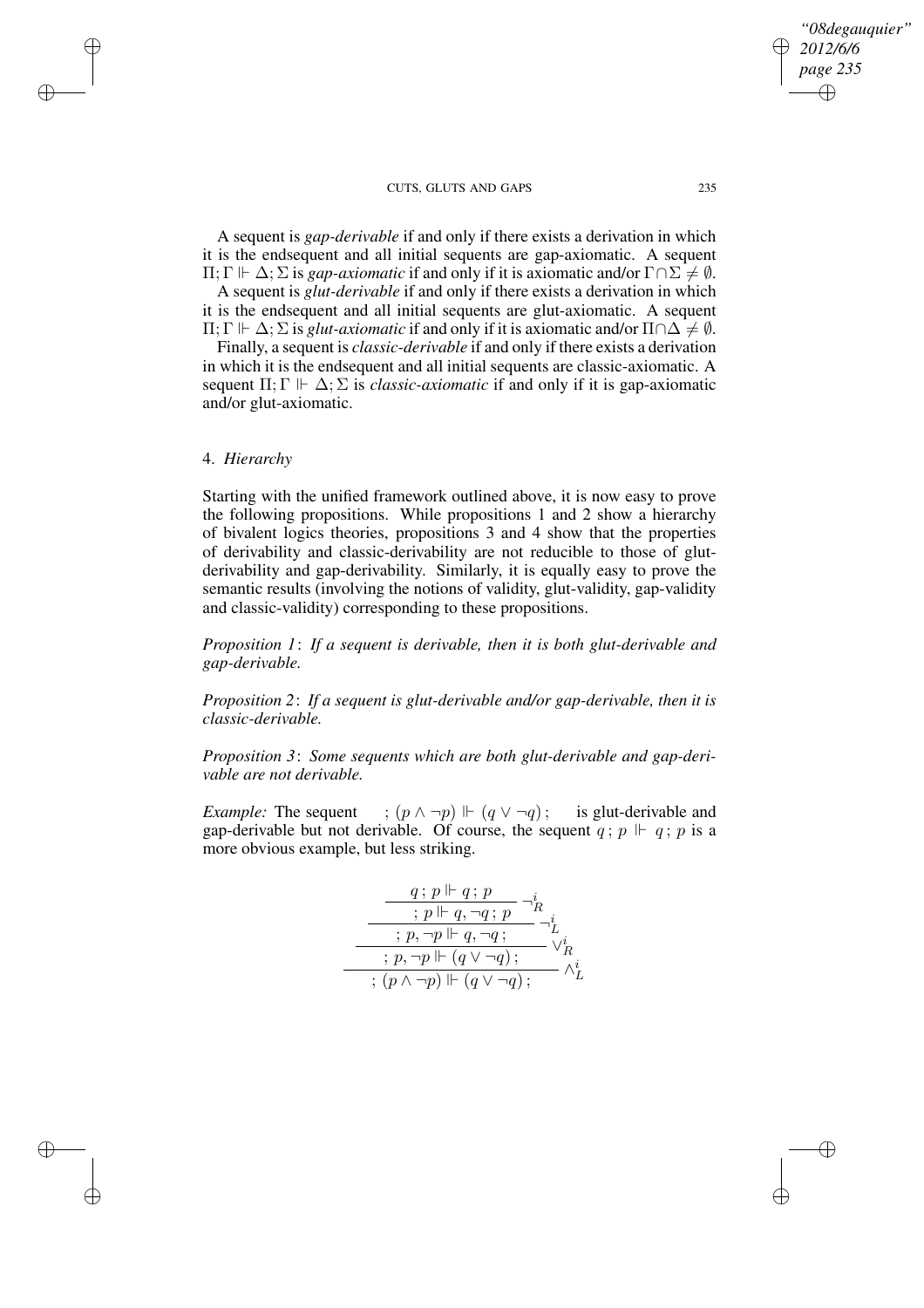✐

✐

### 236 VINCENT DEGAUQUIER

*Proposition 4*: *Some classic-derivable sequents are neither glut-derivable nor gap-derivable.*

*Example:* The sequent  $(p \lor q)$ ;  $r \Vdash p$ ;  $(q \land r)$  is classic-derivable but neither glut-derivable nor gap-derivable.

$$
\frac{p\,;\,r \Vdash p\,;\,q \qquad q\,;\,r \Vdash p\,;\,q}{(p \vee q)\,;\,r \Vdash p\,;\,q} \vee^e_L \quad \frac{p\,;\,r \Vdash p\,;\,r \qquad q\,;\,r \Vdash p\,;\,r}{(p \vee q)\,;\,r \Vdash p\,;\,(\,q \wedge r)\,}\vee^e_L
$$

In set-theoretic terms, the conjunction of propositions 1 and 3 asserts that the class of derivable sequents is strictly included in the intersection of the class of glut-derivable sequents and the class of gap-derivable sequents. As for propositions 2 and 4, they assert that the union of the class of glutderivable sequents and the class of gap-derivable sequents is strictly included in that of classic-derivable sequents.

# 5. *Cut elimination*

Several formulations of the redundancy of cut are possible in the sequent calculi mentioned above. Indeed, four different forms of cut are distinguishable. Only two hold for positive sequent calculus while all of them hold for classical sequent calculus. As for complete and consistent sequent calculi, they only admit one form of cut in addition to the two that hold for positive sequent calculus. These results are contained in theorems 1 and 2. Only a sketch of the proofs is given here (for details, see [2]).

*Theorem 1*: *For all formulas* A*:*

- *1. if*  $\Pi$ ;  $\Gamma \Vdash A$ ,  $\Delta$ ;  $\Sigma$  *and*  $\Pi$ ;  $\Gamma$ ,  $A \Vdash \Delta$ ;  $\Sigma$  *are derivable, then*  $\Pi$ ;  $\Gamma \Vdash$ ∆; Σ *is derivable.*
- 2. *if*  $\Pi$ ; Γ  $\vdash$  Δ; *A*, Σ *and*  $\Pi$ , *A*; Γ  $\vdash$  Δ; Σ *are derivable, then*  $\Pi$ ; Γ  $\vdash$ ∆; Σ *is derivable.*

*Proof.* The proof of the first assertion proceeds by a main induction on the complexity of A. When A is an atomic formula or when A is a quantified formula of the form  $\exists \beta B$  or  $\forall \beta B$ , the proof uses a subinduction on the sum of the derivation lengths of the sequents  $\Pi$ ;  $\Gamma \Vdash A$ ,  $\Delta$ ;  $\Sigma$  and  $\Pi$ ;  $\Gamma$ ,  $A \Vdash$  $\Delta$ ;  $\Sigma$ . The weakening and contraction structural properties as well as the inversion property of inference rules are presupposed as proved. The second assertion is treated symmetrically.

✐

✐

✐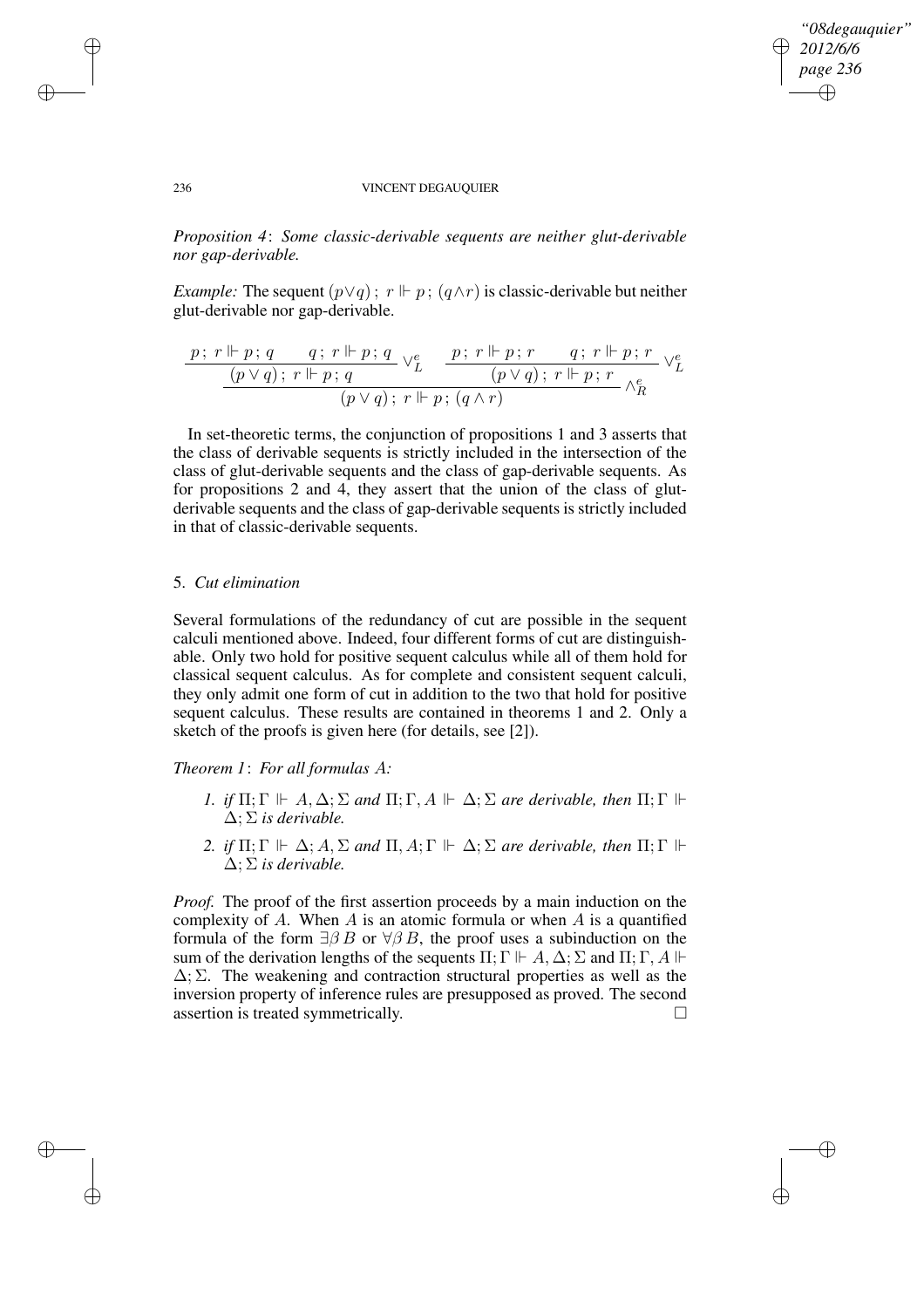# *Theorem 2*: *For all formulas* A*:*

✐

✐

✐

✐

- *1. if*  $\Pi$ ;  $\Gamma \Vdash \Delta$ ;  $A$ ,  $\Sigma$  *and*  $\Pi$ ;  $\Gamma$ ,  $A \Vdash \Delta$ ;  $\Sigma$  *are glut-derivable, then*  $\Pi$ ;  $\Gamma \Vdash \Delta$ ;  $\Sigma$  *is glut-derivable.*
- 2. *if*  $\Pi$ ;  $\Gamma \Vdash A$ ,  $\Delta$ ;  $\Sigma$  *and*  $\Pi$ ,  $A$ ;  $\Gamma \Vdash \Delta$ ;  $\Sigma$  *are gap-derivable, then*  $\Pi$ ;  $\Gamma \Vdash \Delta$ ;  $\Sigma$  *is gap-derivable.*

*Proof.* The proof is similar to that of theorem 1.

According to the position of the cut formula, four different forms of the original cut rule can be distinguished (see [4]).

$$
\begin{aligned} &\frac{\Pi;\Gamma\Vdash\Delta;A,\Sigma\qquad\Pi,A;\Gamma\Vdash\Delta;\Sigma}{\Pi;\Gamma\Vdash\Delta;\Sigma}\,cut_{e-e}\\ &\frac{\Pi;\Gamma\Vdash A,\Delta;\Sigma\qquad\Pi;\Gamma,\,A\Vdash\Delta;\Sigma}{\Pi;\Gamma\Vdash\Delta;\Sigma}\,cut_{i-i}\\ &\frac{\Pi;\Gamma\Vdash\Delta;A,\Sigma\qquad\Pi;\Gamma,\,A\Vdash\Delta;\Sigma}{\Pi;\Gamma\Vdash\Delta;\Sigma}\,cut_{e-i}\\ &\frac{\Pi;\Gamma\Vdash A,\Delta;\Sigma\qquad\Pi,A;\Gamma\Vdash\Delta;\Sigma}{\Pi;\Gamma\Vdash\Delta;\Sigma}\,cut_{i-e}\\ \end{aligned}
$$

In view of theorems 1 and 2, it is interesting to note that the  $cut_{e-e}$ and cuti−<sup>i</sup> rules preserve derivability, glut-derivability, gap-derivability and classic-derivability. By contrast, the  $cut_{e-i}$  and  $cut_{i-e}$  rules do not preserve derivability. In addition, the  $cut_{e-i}$  rule does not preserve gap-derivability and the cuti−<sup>e</sup> rule does not preserve glut-derivability. In other words, positive sequent calculus admits only  $cut_{e-e}$  and  $cut_{i-i}$ , while complete and consistent sequent calculi admit, in addition to these rules, the  $cut_{e-i}$  and  $cut_{i-e}$  rules, respectively. As for classical sequent calculus, it admits the four cut rules.

Using the definition of axiomatic sequent, the weakening property and theorem 2, the following propositions can be easily proved. Proposition 7 means that  $\Pi$ ;  $\Gamma \Vdash \Delta$ ;  $\Sigma$  is a classic-derivable sequent if and only if  $\Pi$ ,  $\Gamma \Vdash$  $\Delta$ ,  $\Sigma$  is deducible in a classical sequent calculus of the usual kind.

*Proposition 5*: *For all formulas* A*:*

*1. if*  $\Pi$ ;  $\Gamma$ ,  $A \Vdash \Delta$ ;  $\Sigma$  *is glut-derivable, then*  $\Pi$ ,  $A$ ;  $\Gamma \Vdash \Delta$ ;  $\Sigma$  *is glutderivable.*

*"08degauquier"*

*2012/6/6 page 237*

✐

✐

✐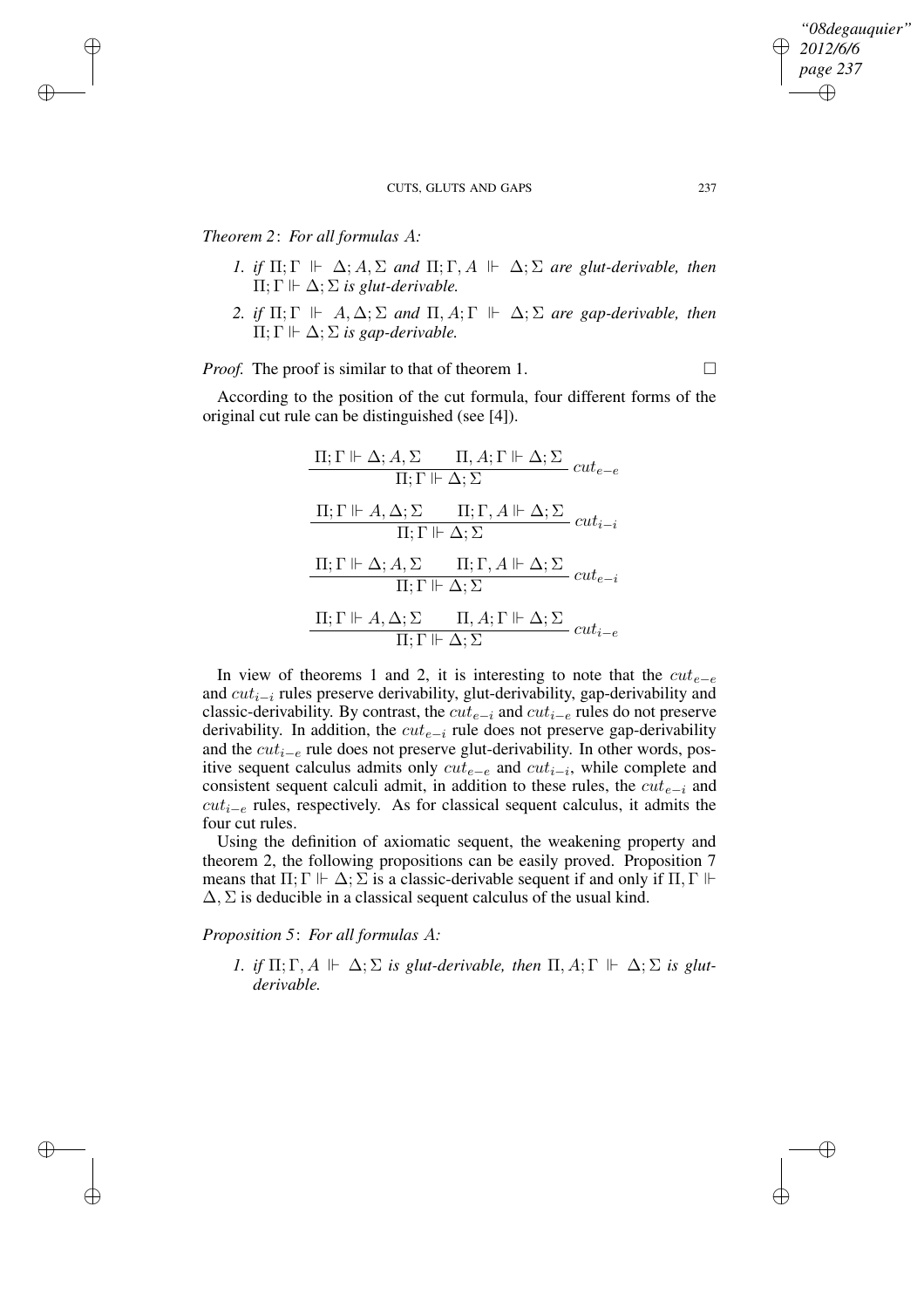✐

✐

### 238 VINCENT DEGAUQUIER

2. *if*  $\Pi$ ;  $\Gamma \Vdash \Delta$ ;  $A$ ,  $\Sigma$  *is glut-derivable, then*  $\Pi$ ;  $\Gamma \Vdash A$ ,  $\Delta$ ;  $\Sigma$  *is glutderivable.*

*Proposition 6*: *For all formulas* A*:*

- *1. if*  $\Pi$ ,  $A$ ;  $\Gamma \Vdash \Delta$ ;  $\Sigma$  *is gap-derivable, then*  $\Pi$ ;  $\Gamma$ ,  $A \Vdash \Delta$ ;  $\Sigma$  *is gapderivable.*
- 2. *if*  $\Pi$ ;  $\Gamma \Vdash A$ ,  $\Delta$ ;  $\Sigma$  *is gap-derivable, then*  $\Pi$ ;  $\Gamma \Vdash \Delta$ ;  $A$ ,  $\Sigma$  *is gapderivable.*

*Proposition 7*: *For all formulas* A*:*

- *1.*  $\Pi$ ;  $\Gamma$ ,  $A \Vdash \Delta$ ;  $\Sigma$  *is classic-derivable if and only if*  $\Pi$ ,  $A$ ;  $\Gamma \Vdash \Delta$ ;  $\Sigma$  *is classic-derivable.*
- 2.  $\Pi$ ;  $\Gamma \Vdash \Delta$ ;  $A$ ,  $\Sigma$  *is classic-derivable if and only if*  $\Pi$ ;  $\Gamma \Vdash A$ ,  $\Delta$ ;  $\Sigma$  *is classic-derivable.*

These properties can be expressed using the following rules.

| $\Pi, A; \Gamma \Vdash \Delta; \Sigma$                                                           | $\Pi; \Gamma \Vdash A, \Delta; \Sigma$                     |
|--------------------------------------------------------------------------------------------------|------------------------------------------------------------|
| $\overline{\Pi;\Gamma,A\mathrel{\Vdash}\Delta;\Sigma}$                                           | $\overline{\Pi}; \Gamma \Vdash \Delta; A, \Sigma$          |
| $\Pi; \Gamma, A \Vdash \Delta; \Sigma$                                                           | $\Pi; \Gamma \Vdash \Delta; A, \Sigma$                     |
| $\frac{\overbrace{\Pi,A;\Gamma \Vdash \Delta;\Sigma}^{-L}}{\prod,A;\Gamma \Vdash \Delta;\Sigma}$ | $\overline{\Pi;\Gamma \Vdash A,\Delta;\Sigma} \subseteq R$ |

Propositions 5 and 6 assert, respectively, the admissibility of the  $\leftarrow_{L/R}$ rules in complete sequent calculus and the admissibility of the  $\rightharpoonup_{L/R}$  rules in consistent sequent calculus. By proposition 7, each of these rules is admissible in classical sequent calculus. However, the  $\rightharpoonup_{L/R}$  rules do not hold for complete sequent calculus and the  $\leftarrow$   $L/R$  rules do not hold for consistent sequent calculus. Moreover, none of them are admissible in positive sequent calculus.

*Proposition* 8: Let  $\Pi$ ;  $\Gamma \Vdash \Delta$ ;  $\Sigma$  *be a sequent.* 

- *1.*  $\Pi$ ;  $\Gamma \Vdash \Delta$ ;  $\Sigma$  *is glut-derivable if and only if*  $\Pi$ ;  $\Gamma \Vdash \Delta$ ;  $\Sigma$  *is provable in positive sequent calculus plus the additional rule*  $cut_{e-i}$ *.*
- 2.  $\Pi$ ;  $\Gamma \Vdash \Delta$ ;  $\Sigma$  *is gap-derivable if and only if*  $\Pi$ ;  $\Gamma \Vdash \Delta$ ;  $\Sigma$  *is provable in* positive sequent calculus plus the additional rule  $cut_{i-e}$ .
- *3.* Π; Γ  $\Vdash$   $\Delta$ ;  $\Sigma$  *is classic-derivable if and only if* Π; Γ  $\Vdash$   $\Delta$ ;  $\Sigma$  *is provable* in positive sequent calculus plus the additional rules  $cut_{e-i}$  and cuti−e*.*

✐

✐

✐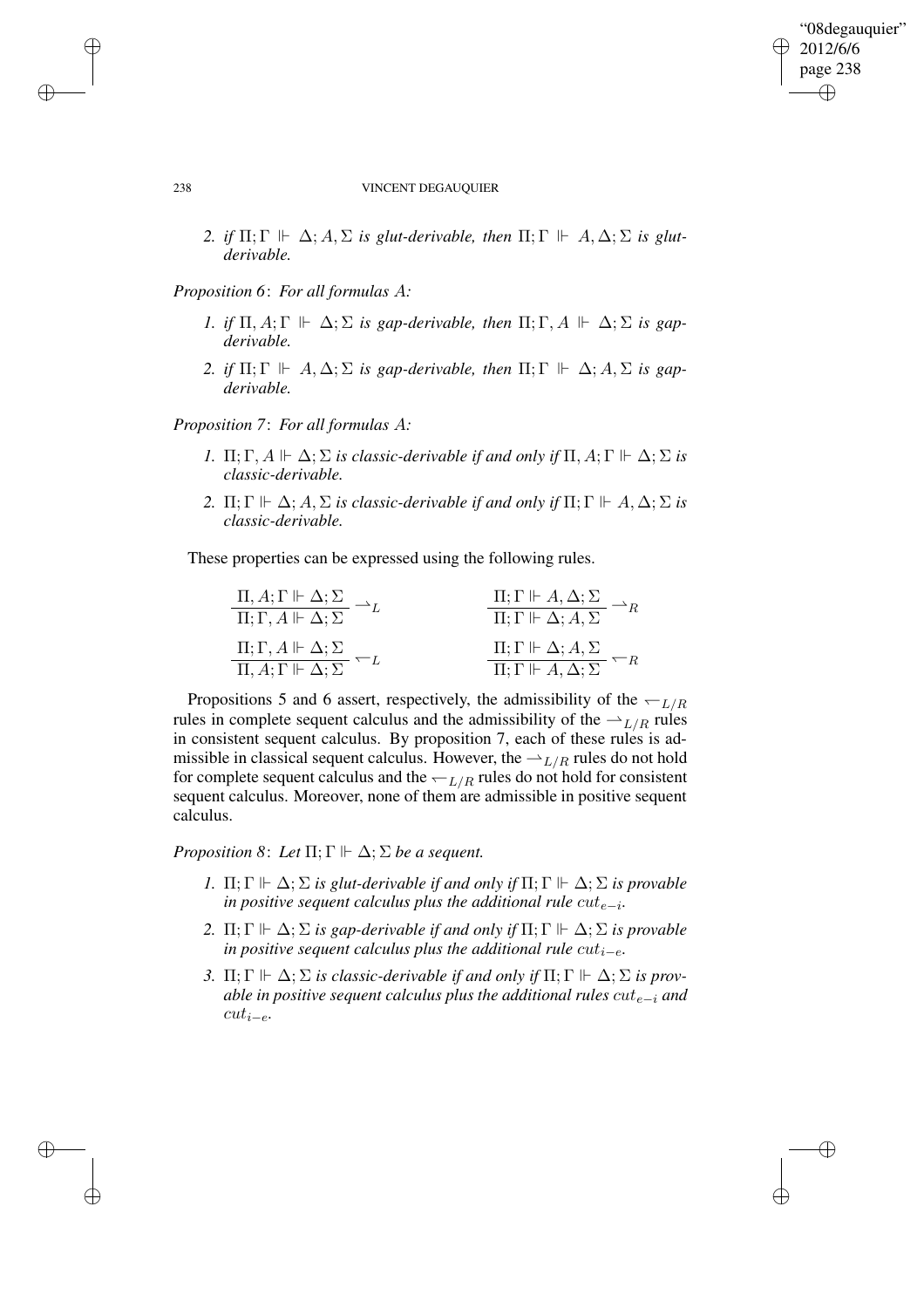*Proof.* The proofs proceed by induction on the derivation length of the sequent  $\Pi$ ;  $\Gamma \Vdash \Delta$ ;  $\Sigma$ . It suffices to note that, from left to right, the basis case requires the use of the additional cut rule and, from right to left, the induction case follows from theorem 2.

*Proposition* 9: Let  $\Pi$ ;  $\Gamma \Vdash \Delta$ ;  $\Sigma$  *be a sequent.* 

- *1.*  $\Pi$ ;  $\Gamma \Vdash \Delta$ ;  $\Sigma$  *is glut-derivable if and only if*  $\Pi$ ;  $\Gamma \Vdash \Delta$ ;  $\Sigma$  *is provable in positive sequent calculus plus the additional rules*  $\leftarrow$   $L/R$ *.*
- 2.  $\Pi$ ;  $\Gamma \Vdash \Delta$ ;  $\Sigma$  *is gap-derivable if and only if*  $\Pi$ ;  $\Gamma \Vdash \Delta$ ;  $\Sigma$  *is provable in positive sequent calculus plus the additional rules*  $\rightharpoonup_{L/R}$ *.*
- *3.* Π; Γ  $\Vdash$   $\Delta$ ;  $\Sigma$  *is classic-derivable if and only if* Π; Γ  $\Vdash$   $\Delta$ ;  $\Sigma$  *is provable in positive sequent calculus plus the additional rules*  $\leftarrow$   $L/R$  *and*  $\rightharpoonup_{L/R}$ .

*Proof.* These equivalences follow by induction on the derivation length of the sequent  $\Pi$ ;  $\Gamma \Vdash \Delta$ ;  $\Sigma$ . From left to right, the basis case can be established by applying the additional rules. From right to left, the induction case is a consequence of propositions  $5-7$ .

The foregoing propositions provide a characterization of the notions of glut-derivability, gap-derivability and classic-derivability obtained from the more general notion of derivability by adding rules. Proposition 8 underlines the crucial part played by the cut properties in characterizing the notion of logical consequence within complete and/or consistent sequent calculi. Proposition 9 makes the underlying principles of excluded middle and noncontradiction explicit in the definitions of glut-axiomatic, gap-axiomatic and classic-axiomatic sequent.

### *Conclusion*

✐

✐

✐

✐

The metatheoretical relationships between bivalent logics can be tackled either in terms of semantic generality or in terms of proof-theoretic strength.

From the viewpoint of underlying principles, positive logic is more general than consistent and/or complete logics. These are defined from positive logic only by restricting the class of models. Understood positively, consistent and complete logics are nothing more than special cases of positive logic and classical logic is nothing more than a special case of both consistent logic and complete logic.

From the viewpoint of the correctness of sequents, it is well known that the class of correct sequents in non-classical logic is usually included in that of

"08degauquier" 2012/6/6 page 239

✐

✐

✐